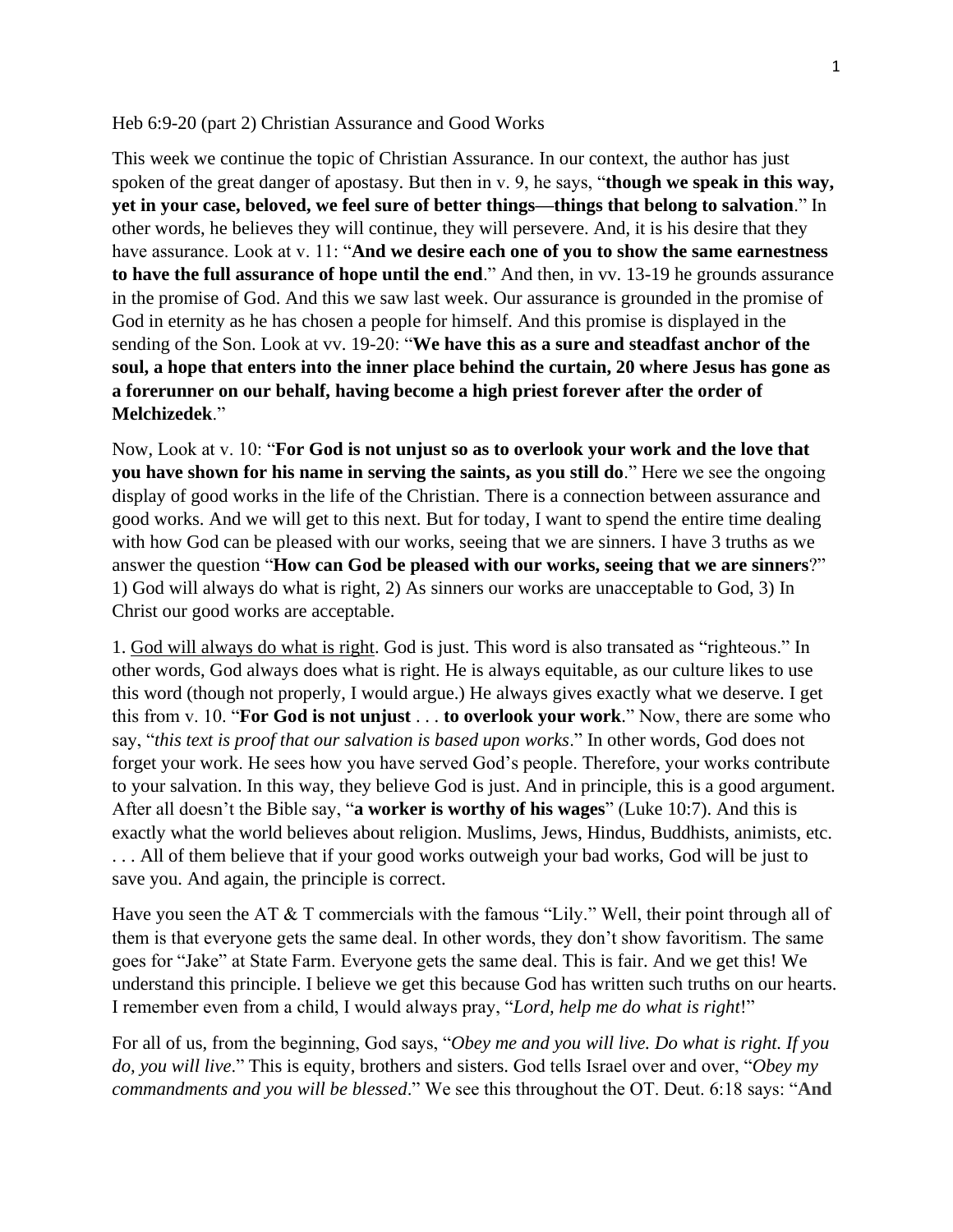**you shall do what is right and good in the sight of the LORD, that it may go well with you, and that you may go in and take possession of the good land that the LORD swore to give to your fathers**." In 1 Kings 11:38: "**And if you will listen to all that I command you, and will walk in my ways, and do what is right in my eyes by keeping my statutes and my commandments, as David my servant did, I will be with you and will build you a sure house, as I built for David, and I will give Israel to you**."

Now, let me ask, what happens if we do not obey his commandments? Well, think about example in Hebrews with the Israelites. In the dessert they can do what is right and choose to obey God in taking the land. But, they do not! They find great punishment and the displeasure of God. Even worse, Look at 3:11: "**As I swore in my wrath, they shall not enter my rest**." They spent 40 more years in the desert until that generation died off. God is just. His scales are right, they measure to perfection. And if our works are "good" and "right" God will accept them. So let me ask, "*What if you were to do right always? Would God accept you*?" What do you think? . . . Well, in principle he would accept you. But, this not the case, which brings us to truth #2.

2. As Sinners our works are unacceptable to God. The problem is our sin. When we think about our example from the world, it is not that the world doesn't think about the bad things they do. Most folks I've spoken with know they have done bad, or unjust things. Which of us have not told a lie in our lifetime? Which of us have always been content with what we have? Which of us have never stolen anything in our life, even if it is our sister's toy? The world sees these things. But, the problem with the world is that they do not see that these things are sinful. Yes, they do good works. But, then they bad works. They are mixed together. But from the core, from our nature, we are sinners. This means that God cannot look just at our good works. He is sees us as we are. We are "wholly" sinners. This is why even our good works are not acceptable. Even Israel in Paul's day did not see their sin as being as bad as the Gentiles.

But turn with me to the Book of Romans. In cps. 1-3 Paul speaks about the "righteousness" or the "justice" of God. And in 1:18 he says, "**For the wrath of God is revealed from heaven against ALL ungodliness and unrighteousness of men, who by their unrighteousness suppress the truth**." And he declares that both Jews and Gentiles alike are sinners and fall short of God's commands. In 3:23: "**For all have sinned and fall short of the glory of God**." Back in vv. 10-12 we read: "**None is righteous, no, not one; no one understands; no one seeks for God. All have turned aside; together they have become worthless; no one does good, not even one**." The problem with the "good works" of the world is that they flow from a heart of sin. This is why Isaiah can say: "**We have all become like one who is unclean, and all our righteous deeds are like a polluted garment**" (Is. 64:6). This is why our own good works will never outweigh our bad. Our sin is so great against the glory of God, we could heap mounds and mounds and mounds, and even if we could place the entire universe of good works on one side of the scale, the holy, glory of God on the other side of the scale is insurmountable! And this is what the Bible teaches. This is why we cannot teach that God would ever save anyone by his own works. His justice requires it. But at the same time how can the writer of Hebrews say, "**God is not unjust so as to overlook your work**?" The answer is found in the Gospel of Christ, which brings us to truth #3.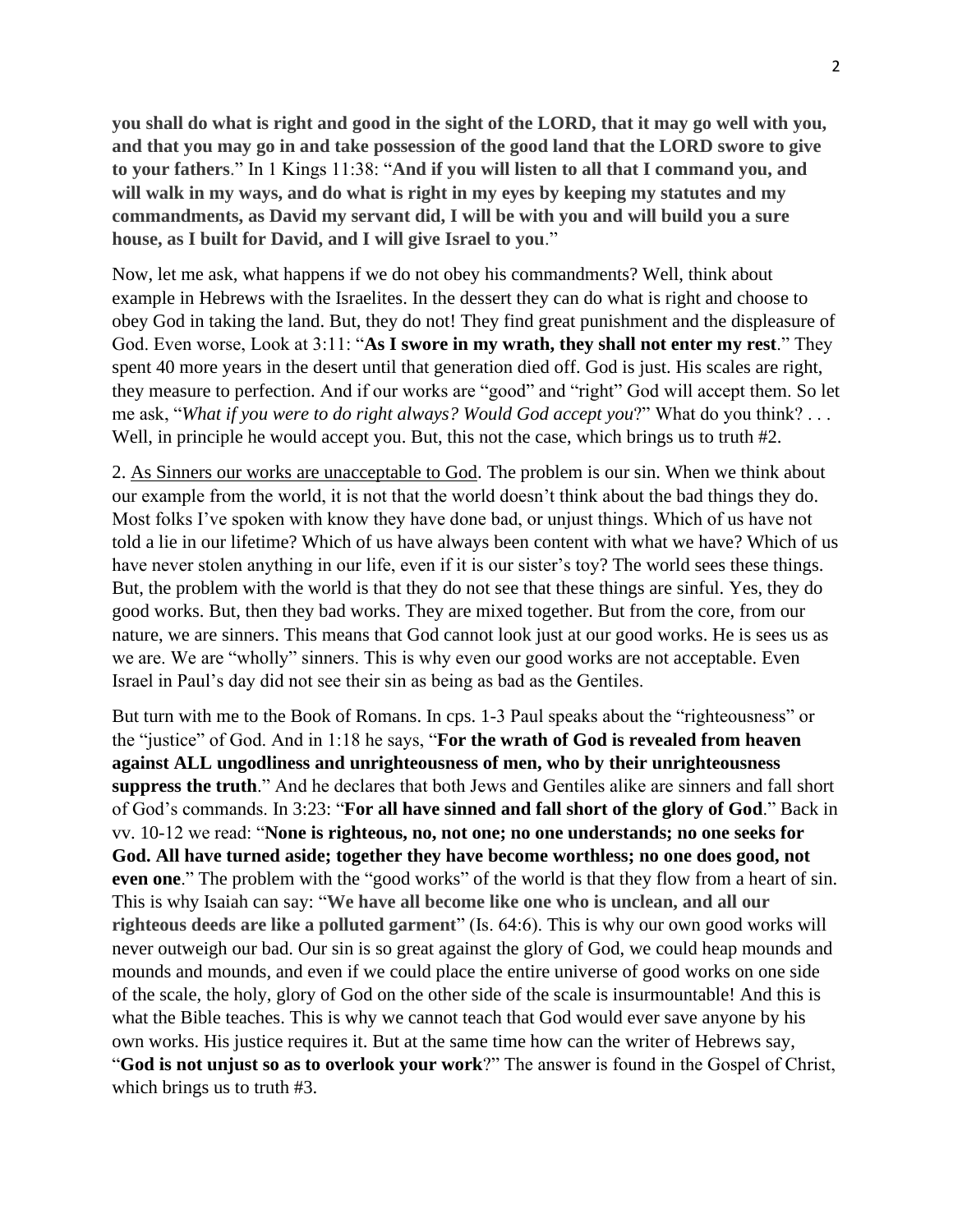3. In Christ our good works are acceptable to him. The justice of God finds its satisfaction in the person and work of Jesus Christ. God sees our works. And yes, he doesn't overlook them. And He approves of them. Why? Because they are grounded in Christ. And in our passage, God DOES see their work. And He does not overlook how they love and serve one another. And they are acceptable to Him? Why? It is because their works are "works of faith." What kind of faith? Faith that trusts the promise of God to save. And what is God's promise? It is Christ! We must see that ALL God's promises in the OT find their fulfillment in Christ. ALL OF THEM! This is the author's truth in the Book of Hebrews. In this Book, the author gives numerous examples of the "works of OT" believers. And he shows the reason they are acceptable to Him is because of their faith? Again, what kind of faith? Faith that looks forward to the fulfillment of God's promise to save them in Christ.

In order to show this, let's look over at Heb. 11 for some examples. Right from the beginning, we see the definition of faith. V. 1: "**Now faith is the assurance of things hoped for, the conviction of things not seen**." And then in v. 2: "**For by it the people of old received their commendation**." In other words, they trusted God's promise to save them, as by faith they looked forward to God's promise. And how do we know they have faith? Because of their works. V. 4 "**By faith Abel offered to God a more acceptable sacrifice than Cain, through which he was commended as righteous**." Here we see God accepts his works as righteous. Why? Because of his faith? Again what kind of faith? Faith that looks forward to God's promise.

Let's keep going. V. 7: "**By faith Noah, being warned by God concerning events as yet unseen, in reverent fear constructed an ark for the saving of his household**." And notice what he says next: "**By this he condemned the world and became an heir of the righteousness that comes by faith**." NOAH BUILT AN ARK! Why? He trusted the promise of God to save. Look at v. 8: "**By faith Abraham obeyed when he was called to go out to a place that he was to receive as an inheritance. And he went out, not knowing where he was going. 9 By faith he went to live in the land of promise** . . ." And then in v. 10: "**For he was looking forward to the city that has foundations, whose designer and builder is God**." V. 11: "**By faith Sarah herself received power to conceive, even when she was past the age, since she considered him faithful who had promised**." V. 17: "**By faith Abraham, when he was tested, offered up Isaac, and he who had received the promises was in the act of offering up his only son** . . ." And in v. 23: "**By faith Moses, when he was born, was hidden for three months by his parents because they saw that the child was beautiful, and they were not afraid of the king's edict. 24 By faith Moses, when he was grown up, refused to be called the son of Pharaoh's daughter, 25 choosing rather to be mistreated with the people of God than to enjoy the fleeting pleasures of sin**." Now notice particularly v. 26: "**He considered the reproach of Christ greater wealth than the treasures of Egypt, for he was looking to the reward**." Here, the author is showing that Moses trusted God's promise as he looked forward to Christ.

Finally the author comes to v. 32 and says, "**And what more shall I say? For time would fail me to tell of Gideon, Barak, Samson, Jephthah, of David and Samuel and the prophets who through faith conquered kingdoms, enforced justice, obtained promises, stopped the**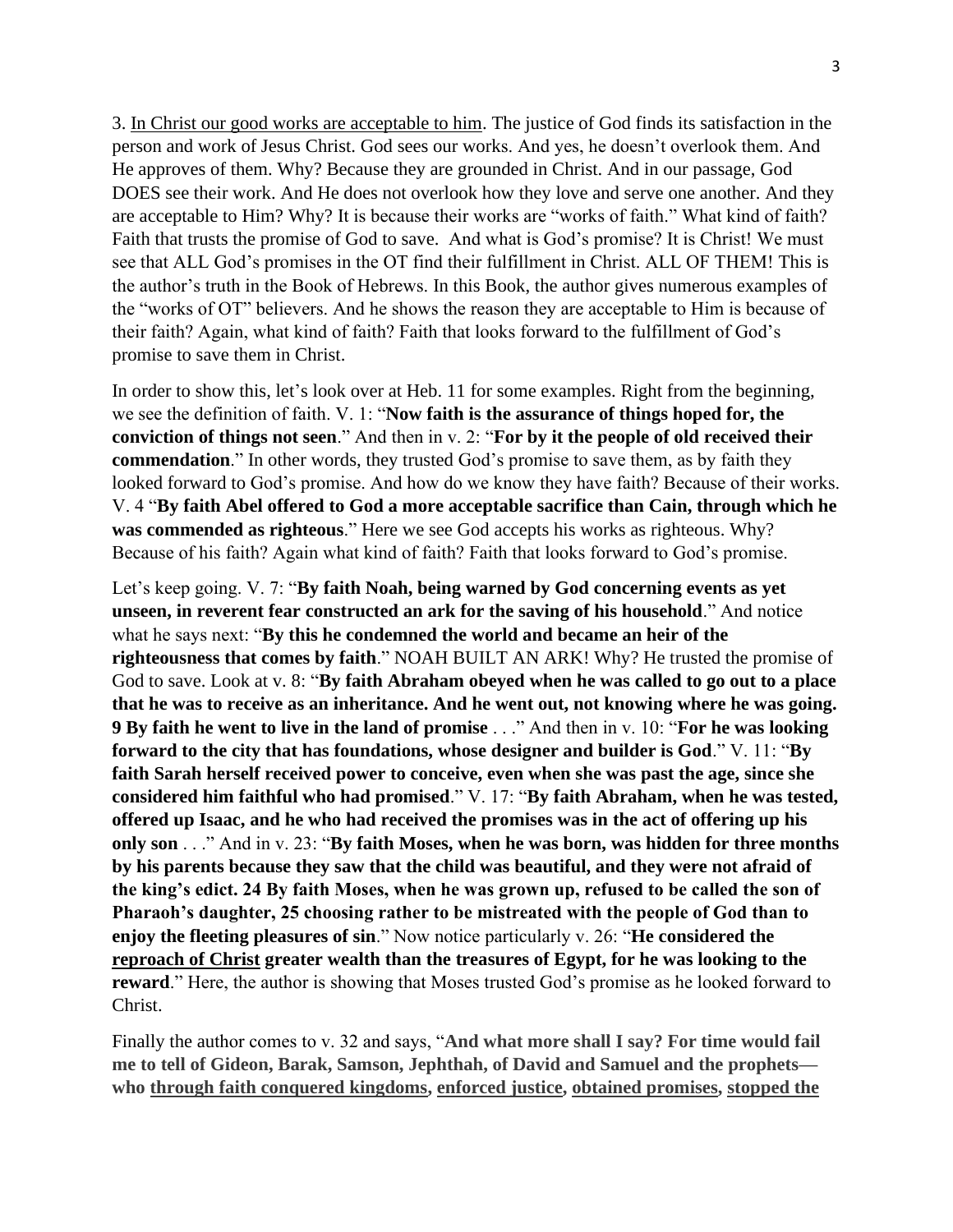**mouths of lions, quenched the power of fire, escaped the edge of the sword, were made strong out of weakness, became mighty in war, put foreign armies to flight. Women received back their dead by resurrection. Some were tortured, refusing to accept release, so that they might rise again to a better life. Others suffered mocking and flogging, and even chains and imprisonment. They were stoned, they were sawn in two, they were killed with the sword. They went about in skins of sheep and goats, destitute, afflicted, mistreated— of whom the world was not worthy—wandering about in deserts and mountains, and in dens and caves of the earth**" (vv. 32-38).

Brothers and sisters, do you see all their works? Again, what kind of works? Works of faith? Let me ask, "*Does God approve their faith*?" Or "*does God approve their works*?" YES! He does approve their works. But, ONLY because they are works of faith . . . faith that trusts God's promise to save. And in their day, they were looking FORWARD. . . . Forward to what? Look at vv. 39-40: "**And all these, though commended through their faith, did not receive what was promised, since God had provided something better for us, that apart from us they should not be made perfect**." They look forward to the "BETTER," or the "FULFILLMENT" of God's promise. What is the fulfillment? It is CHRIST! Look at 12:1-2: "**Therefore, since we are surrounded by so great a cloud of witnesses, let us also lay aside every weight, and sin which clings so closely, and let us run with endurance the race that is set before us, looking to Jesus, the founder and perfecter of our faith, who for the joy that was set before him endured the cross, despising the shame, and is seated at the right hand of the throne of God**."

At the end of the day, I believe this text teaches that God will not forsake . . . God will not overlook what He Himself has given. Think about it: faith is a gift. And, works flow from this gift of faith. I think of Eph. 2:8-10. "**For by grace you have been saved through faith. And this is not your own doing; it is the gift of God, not a result of works, so that no one may boast. For we are his workmanship, created in Christ Jesus for good works, which God prepared beforehand, that we should walk in them**." These verses encompass the great work of God in fulfilling his promise to his people. We are saved by faith. And faith is a gift. And our good works stem from this faith (which is a gift). And then, he says that "**we are his workmanship, created in Christ Jesus for good works, which God prepared beforehand, that we should walk in them**." This text teaches exactly what we saw last week on assurance. We are chosen before the foundation of the world. The Father gives a people to the Son. And He sends the Holy Spirit to work in our lives. This means that, even our works (from this perspective) are given by the grace of God in Christ. How could he not accept them?

Look over to Rom. 3 for our answer. The Apostle Paul says in Rom. 3:21-23: "**But NOW the righteousness of God has been manifested apart from the law . . . the righteousness of God through faith in Jesus Christ for all who believe. For there is no distinction: for all have sinned and fall short of the glory of God, 24 and are justified by his grace as a gift, through the redemption that is in Christ Jesus** . . . And then in v. 25 "**whom God put forward as a propitiation by his blood, to be received by faith**." Here we saw how God can accept our works. He accepts them because of the cross of Christ. This is the sacrifice of Christ where we